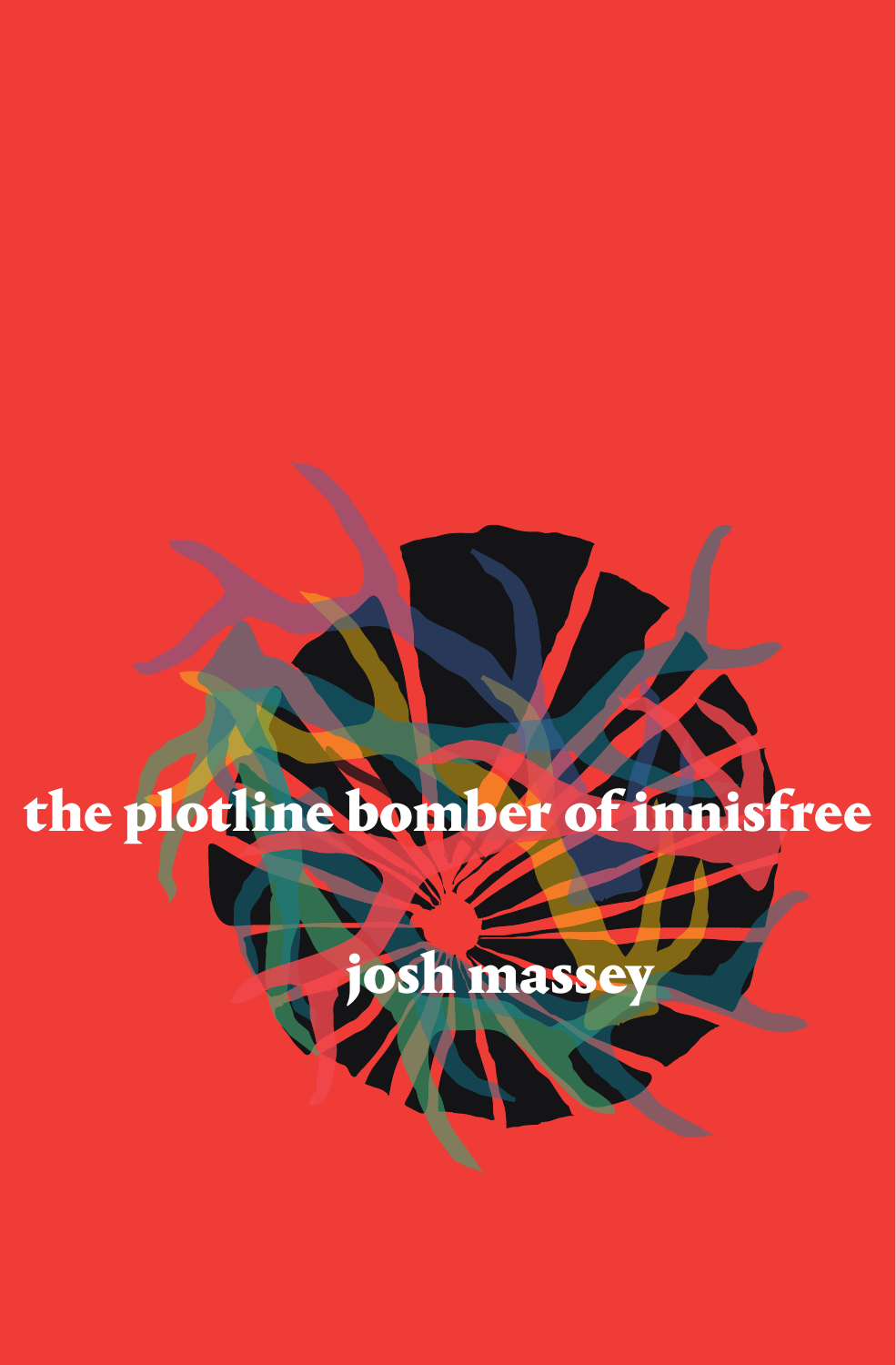FIRST EDITION

Copyright © Josh Massey, 2015

The production of this book was made possible through the generous assistance of the Canada Council for the Arts and the Ontario Arts Council.



All rights reserved. No part of this publication may be reproduced or transmitted in any form or by any means, electronic or mechanical, including photocopying, recording, or any information storage or retrieval system, without permission in writing from the publisher.

PRINTED IN CANADA



A bundled eBook edition is available with the purchase of this print book.

CLEARLY PRINT YOUR NAME ABOVE IN UPPER CASE

Instructions to claim your eBook edition:

1. Download the BitLit app for Android or iOS<br>2. Write your name in UPPER CASE above

3. Use the BitLit app to submit a photo

4. Download your eBook to any device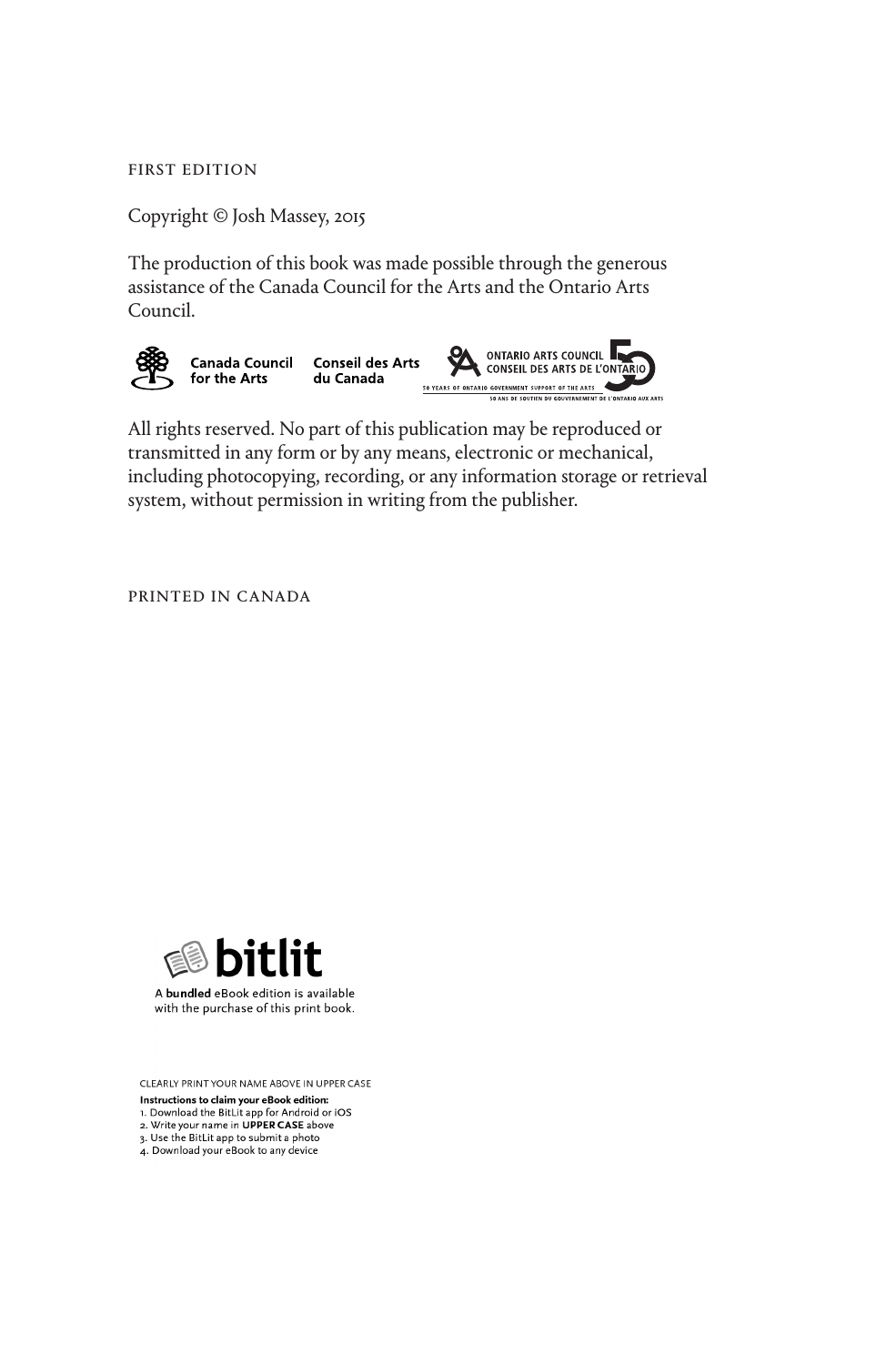*Tonight and forever the Wapiti move thru water hemlock and bend their necks into the soil of the lower plain.* —Ebbe Borregaard, 1957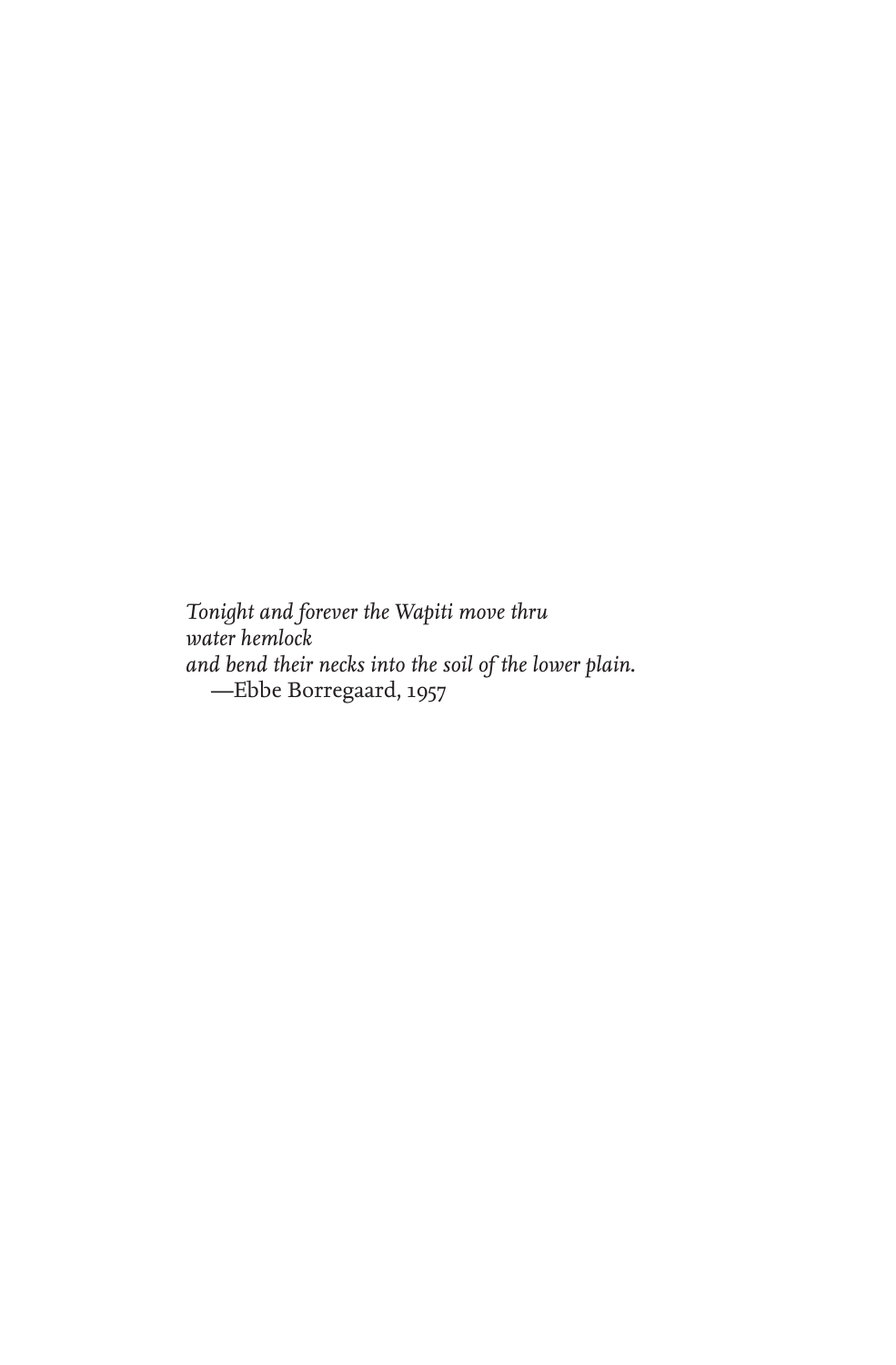## **Pipeline Controversy Erupts**

—18 September 2036—

The Can'tadian State Department has sanctioned stage three in Pipe Nexus expansion. The collective announcement came today from the parlepasliamentary committee assessing the project.

"It was a difcult decision, but we believe in the case of this particular Gasbro pipeline that the dangers are outweighed by the necessity of increased ethical fow to foreign markets," said today's committee report.

The decision comes in the wake of a one million litre spill from an older Gasbro wooden pipeline on the Squashington border which officials say is being mopped.

The third major east-to-west project of its kind since the 2006 Pan-Phallus Extender, Pipe Nexus 3 will extend 1,600 kilometres from the province of Cowberta though PC Columbia on its way to tanker docks in the testy river valleys of the northwestern coast. The goal is to facilitate transport of bitumenlite to the rapidly expanded Wenese/ Can'tadian Processing Alliance Outlet overseas and the South Polar

Civilization Initiative. Pipe Nexus 3 is a supposed advancement in high-pressure transport, and the new three ply pipes are capable of transporting quintuple the bitumenlite as traditional conduits: approximately two million barrels a day. The \$20 billion project – which never received major opposition due to a media hush and protest chill – will commence construction in May, 2037.

Opponent Jim Rutherford of Animal Alliance has called the proposed pipeline "an idiot attempt to trapeze through one of the most treacherous and fragile environments on the planet and birth canals of the oceans' salmon supply."

Cassandra Jeremiah of *Skeptic City TV,* on the other hand, calls the project a necessary step towards avoiding a tenth consecutive recession: "We are, in this day and age, capable of performing these operations much less invasively. There is no reason why human technology and the green world cannot merge through integrated systems cooperation."

Visit *Troutsource* frequently over the days and months ahead for the latest developments in this story. As an independent news source, "we release the gag and let silenced tongues wag."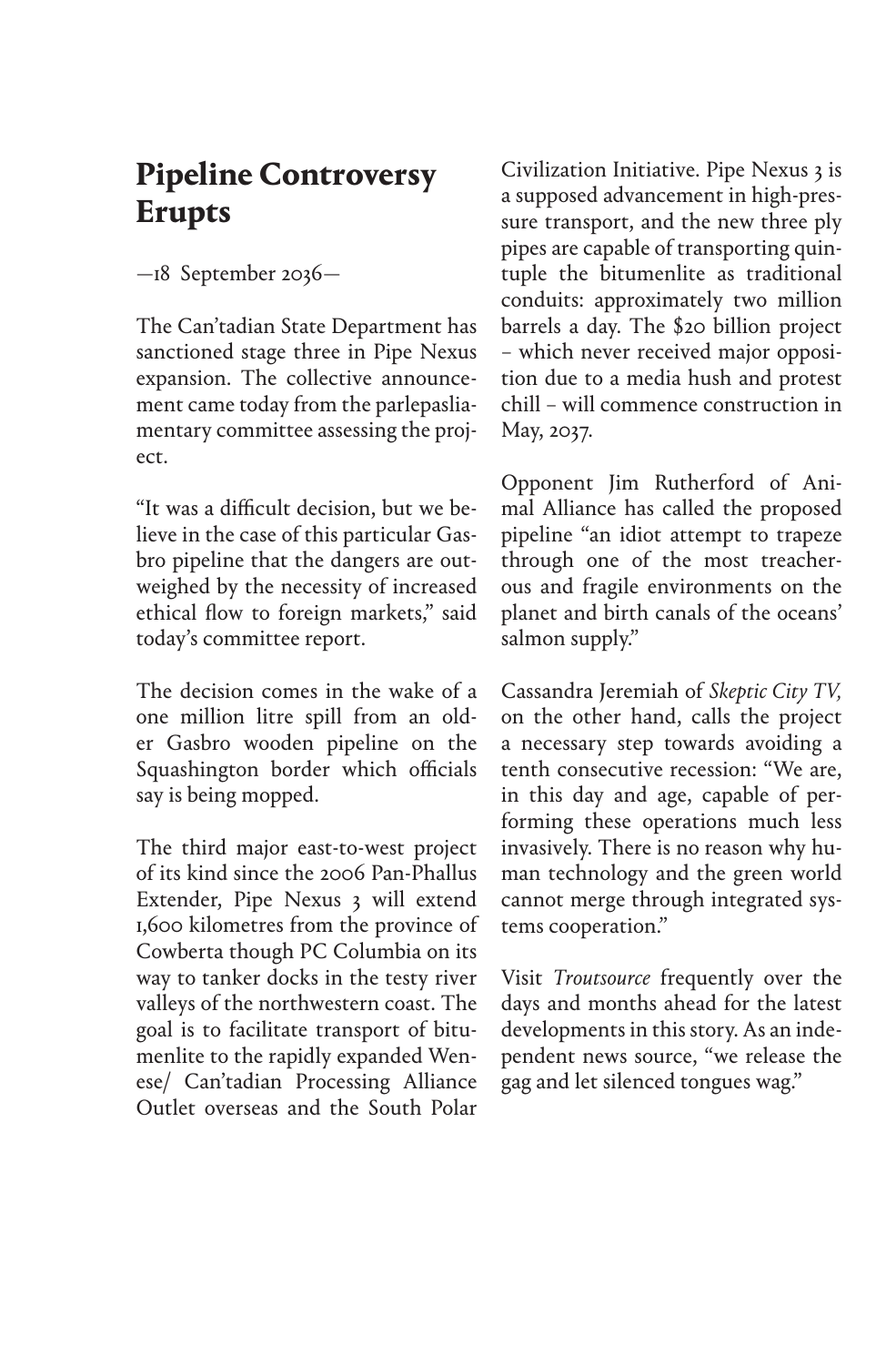In the district county of Enderbee, farther into the mountain corridors than the town of Byzantium and farther than media can go, on my thousand-acre elk ranch called Innisfree—that's where you will find me, Jeffery Inkster, with the elk I serve and the elk who serve me.

Mnemosyne I and Hyperion I were the first animal settlers in this part of Enderbee. Me, the first human settler, I am the humble elk servant with alfalfa feed. All I ask of the elk is their velvet antlers, and all they want from me is food, a fair ration of freedom, and the worship they deserve.

The animal tourists always want to know about predation on elk and elk mating practices. They want to know, for instance, how a Hyperion licks a Mnemosyne from croup to withers before mounting. I like to tell the animal tourists that elk know much more about foreplay than most peoples. As for predation, well, that will most likely come up later on in this tour.

10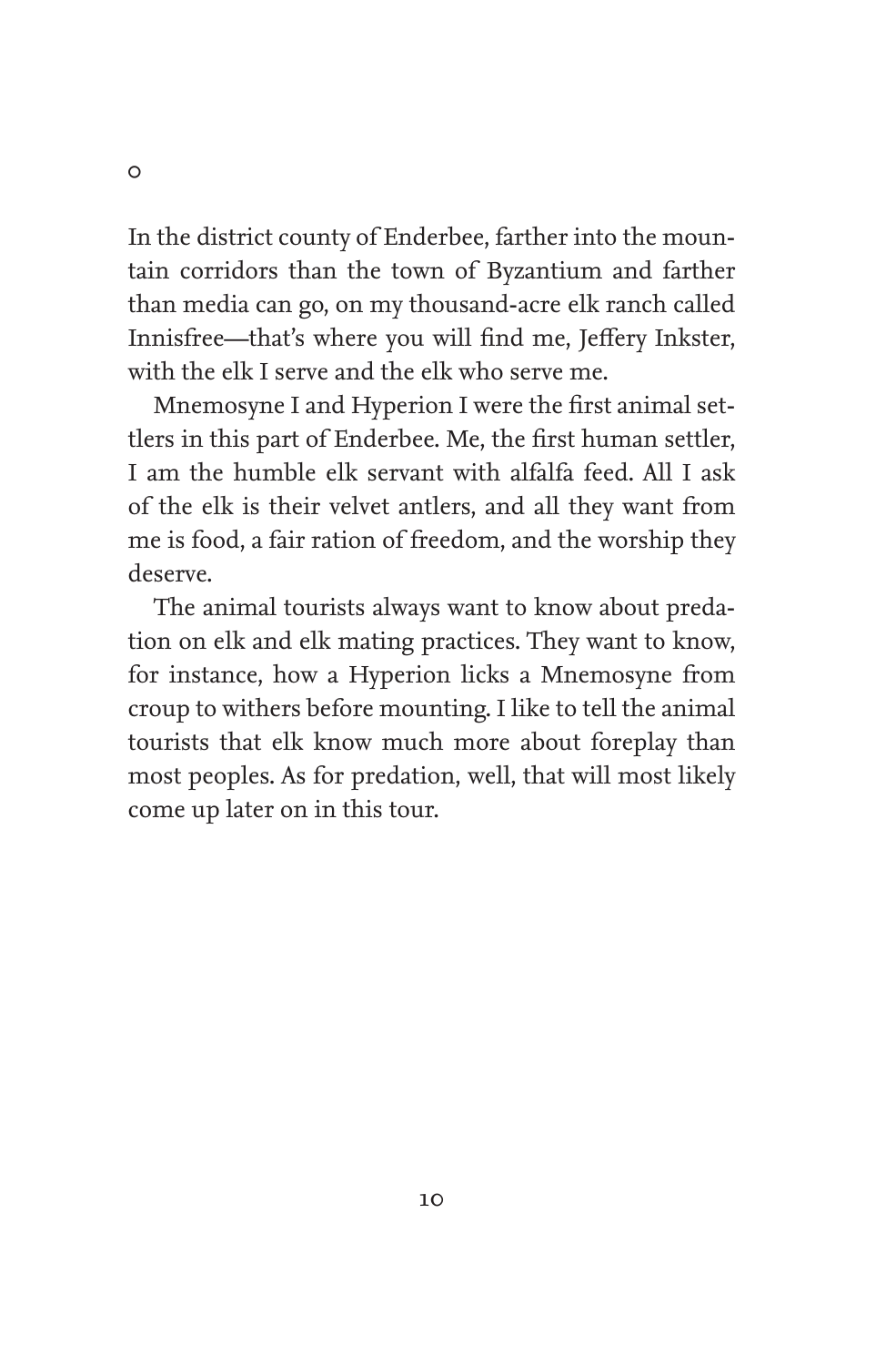People started calling me Mr. Happy Man, and coming to the farm, and now I give tours, plant the bean rows, sit on the steps of my newly finished porch, and I tell visitors about processes involving the land. Such as the powers of controlled daydream, how someone can nap before they go down to the secret river of our property, and imagine fish tails forming a doily pattern as they doze. Of course they'll never know who's going to catch the three-spined stickleback when they wake up and go down to that river, but they will know where to place the silver spoon when they dine with the antlered Titans.

Imagine an elk, I might say, who dolphin-leaps over the counter at an emerald-hued café. You can tell by the falling-human-shaped velvet antlers of a second elk beside the soda machine that things are a certain way, that somebody like me, who was born in a wet, readerly city in the lower Northwest, can land in a rancher's life.

Some people have a harder time with the imagining, others find more difficulty in the doing, but at Innisfree ranch those actions are one, which is a beautiful, beautiful thing to see.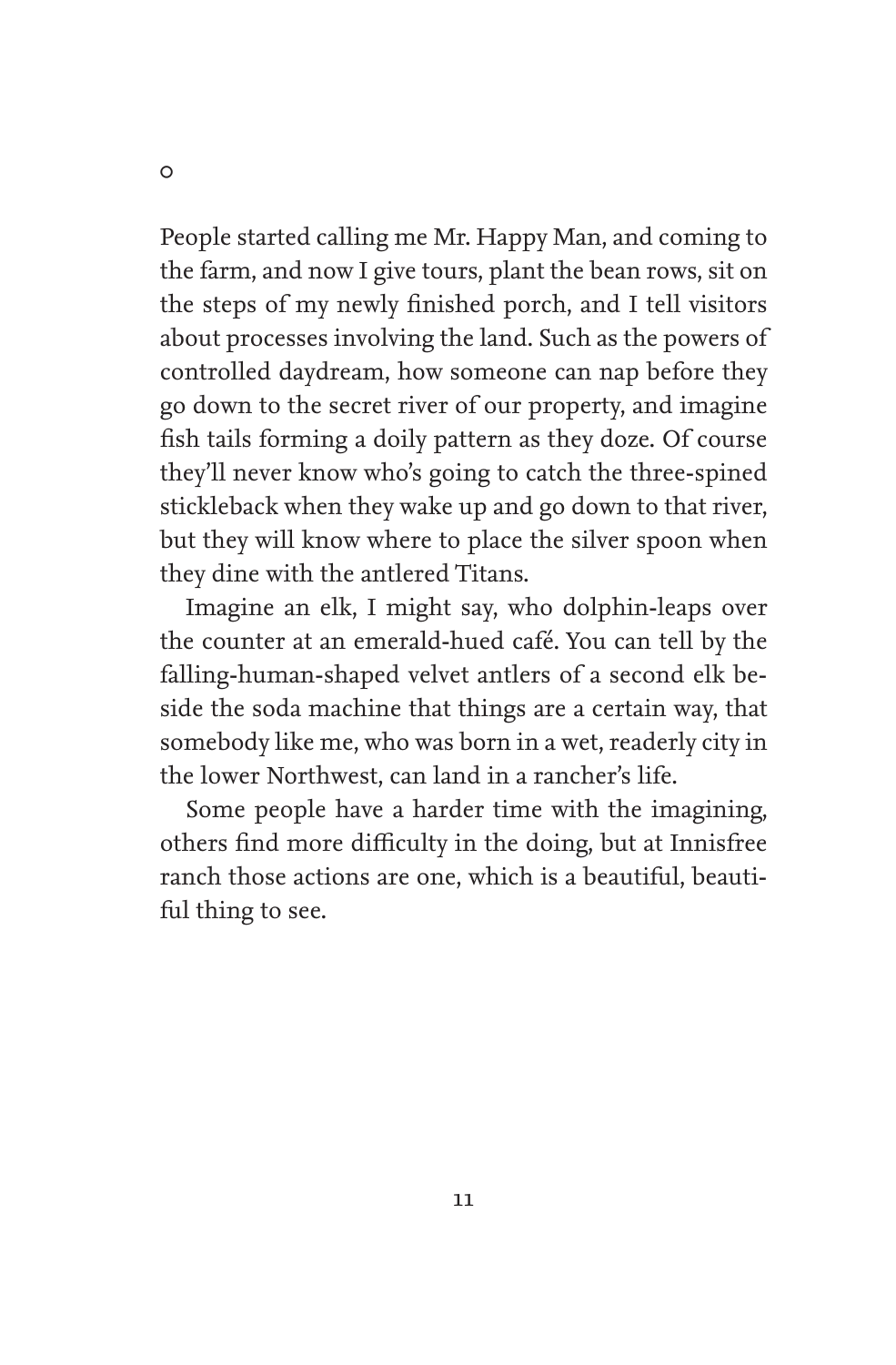During the halfway break of this most recent tour, the first week of the season, two kids came running through the pines, gripping a sizeable elk rack, each by a tine. When they saw the rest of the group waiting by the wagon, they did a one-handed bugle—bugling being one of the lessons we teach on the wagon tour. The antlers that weren't harvested for velvet, and that aren't gnawed through by mice, show up as lucky finds on the spring tours. I showed the kids where to fit the rack on a big hive of antlers in the middle of the fence out the main dirt road. Other antlers—there are more than we know what to do with—stick from each post around the forest and river and field. The alfalfa tractor has also got antlers above its grille.

The sun has spirals of laughing youth twirling off its centre, with a proud Elkhead in the middle, or so you can imagine. The elk bugle louder and the children scream songs of play with the same increasing solar urgency. The sun is so strong, even here in the north. The porch gets nuked when there isn't enough venting between the mountains. Don't know how many times I've had to refinish it.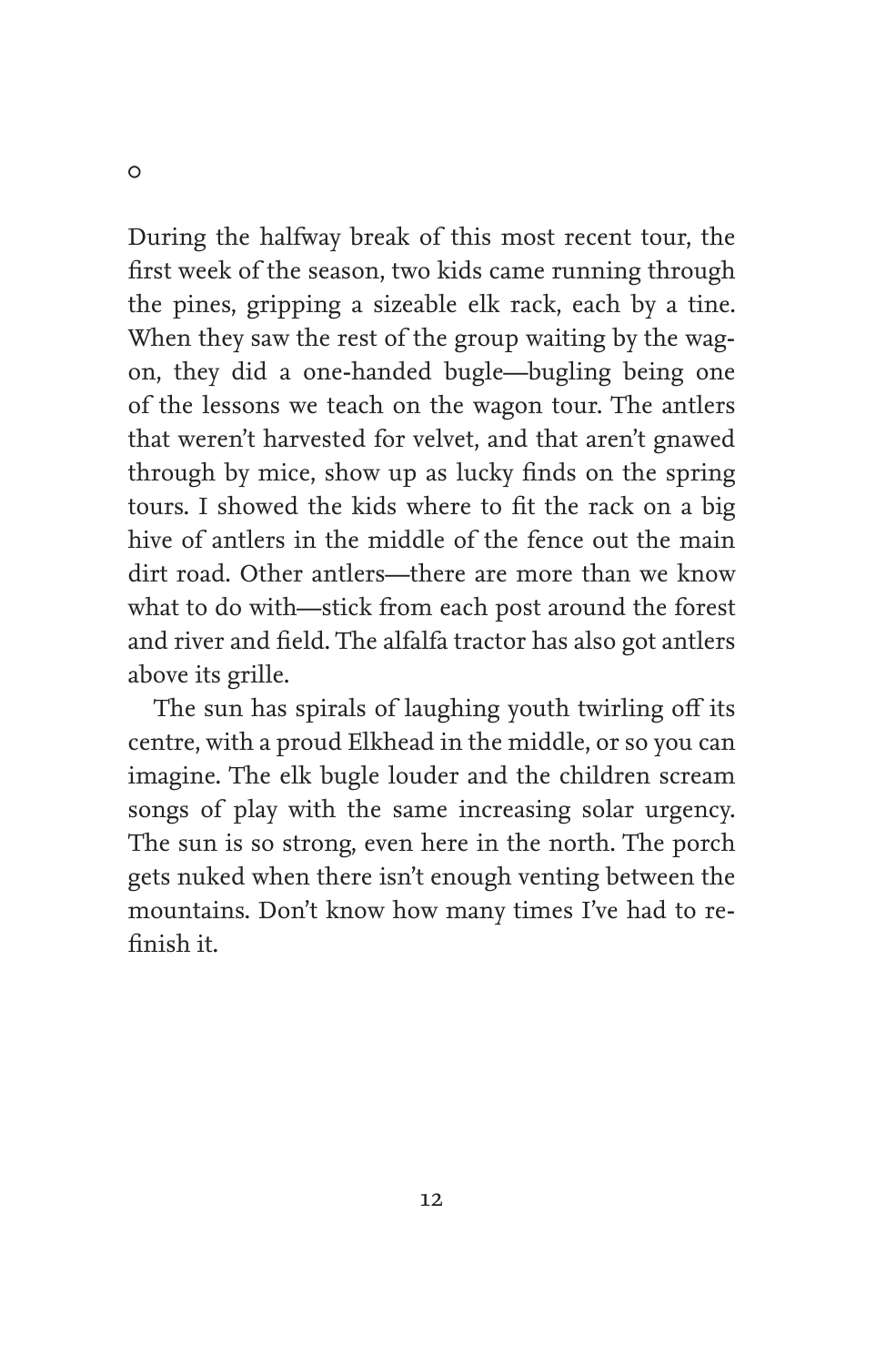Artists and inventors, fleeing demons or pursuing angels, have found a home in Enderbee county. Like my neighbour, Memily, who's an abstract expressionist painter, and grows lettuce in the summer, then blanches that along with other plants for the winter reserves. Talking to her, you will fall into colour, into all the colours of her garden and art, the landscape colours of her eyes. With her special someone, Dan-the-Man, she makes art instead of kids, what they call industrial art, which has recently taken a political turn. Such as the escape capsule, called "The Mattson Rocket," that looks like an old, compact rocket ship out back of their converted storehouse home. It's got steel runners and circular windows, stripes of old machine red over top of the riveted white. And an antenna sticking up from the tip. A nostalgic *2001* look. Memily and her partner built the capsule just in case there is no land left after all the development—a pod to save them, to take off into the skyahhh.

Sure, there are divisions, cliques, and tokenisms, and all that stuffy stuff of small populations in the rough, but, beyond that, the bonds are tight, and we help each other out. Like Memily will come round up the elk with me, and I will irrigate her garden when her and Dan-the-Man go south during asparagus season. Memily will trade her blanched crops for some of the jarred fish that the First Nations bring, I'll share alfalfa and hay. Based on barter, we've gotten along really good here.

I guess we all thought we really knew each other in